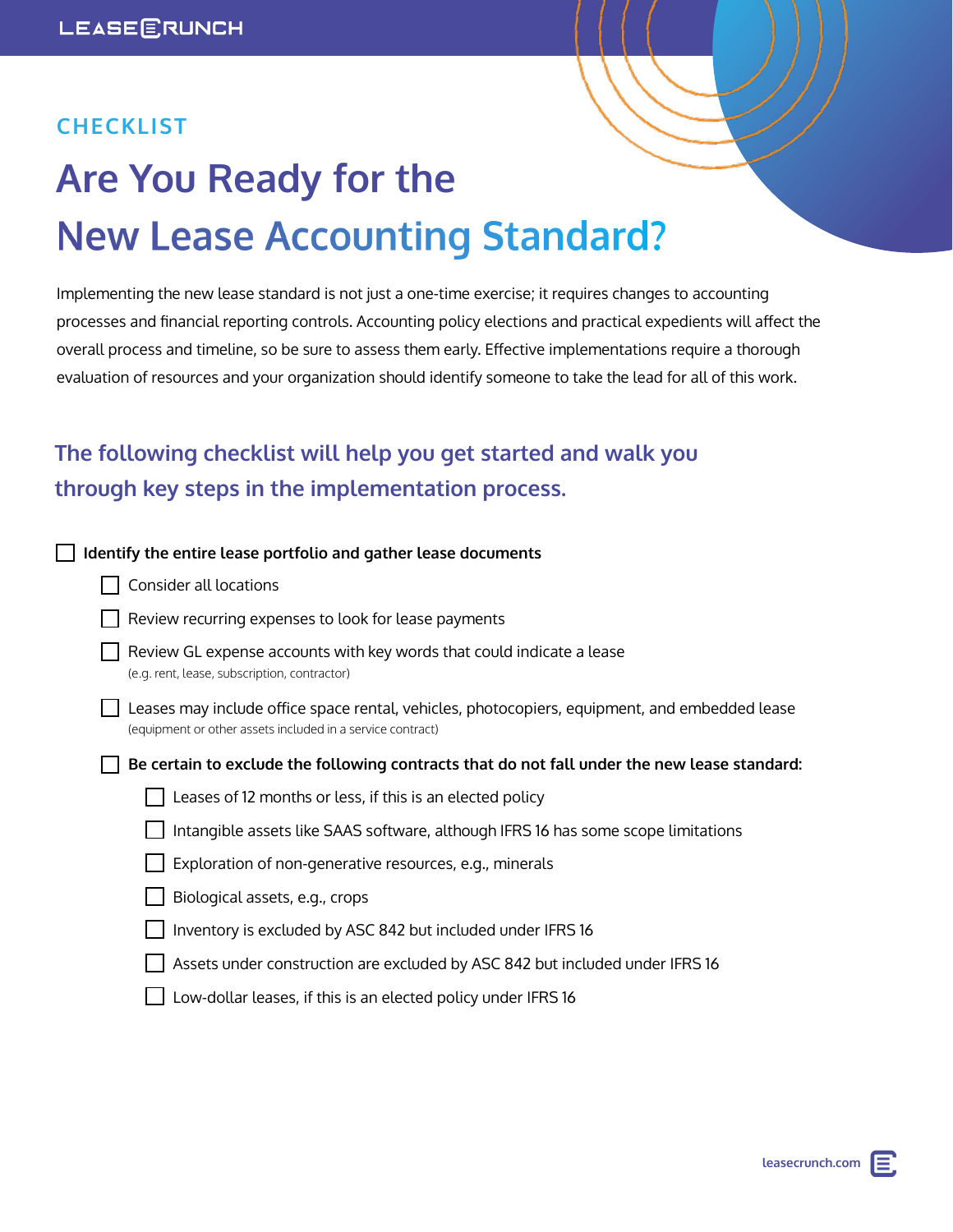| Review lease data in all lease contracts                                                                                                                                                                                                                                                                                            |
|-------------------------------------------------------------------------------------------------------------------------------------------------------------------------------------------------------------------------------------------------------------------------------------------------------------------------------------|
| Key dates: commencement, termination                                                                                                                                                                                                                                                                                                |
| Lease term, early termination, and renewal provisions                                                                                                                                                                                                                                                                               |
| Asset details: type, description, and location                                                                                                                                                                                                                                                                                      |
| Payment terms, termination penalties, bargain purchase options, renewal term<br>payments, residual value quarantees                                                                                                                                                                                                                 |
| Lease incentives and initial direct costs                                                                                                                                                                                                                                                                                           |
| Variable lease payments tied to sales or an index receive special treatment:                                                                                                                                                                                                                                                        |
| Variable payments tied to sales are expensed                                                                                                                                                                                                                                                                                        |
| If payments are tied to an index, organizations following ASC 842 use the index at<br>lease start date or initial application date (whichever is later) to calculate the lease<br>payments. Changes in the index are expensed. Organizations following IFRS 16<br>will modify their lease liability with every change in the index. |
| Useful life of the asset to determine amortization period, e.g., right-of-use (ROU) asset life                                                                                                                                                                                                                                      |
| Other important data to track, such as taxable vs. nontaxable leases                                                                                                                                                                                                                                                                |
| Evaluate existing lease business processes                                                                                                                                                                                                                                                                                          |
| Who is responsible? Are current resources sufficient?                                                                                                                                                                                                                                                                               |
| Are areas other than Accounting involved (Procurement, Legal, Treasury)?                                                                                                                                                                                                                                                            |
| Is lease processing and record retention centralized or decentralized?                                                                                                                                                                                                                                                              |
|                                                                                                                                                                                                                                                                                                                                     |
| Assess current systems and use of technology for lease processing                                                                                                                                                                                                                                                                   |
| Are spreadsheets and manual tracking used?                                                                                                                                                                                                                                                                                          |
| Is separate lease accounting software (not part of ERP, G/L) in place?                                                                                                                                                                                                                                                              |
| Does the accounting software include all of the required general ledger accounts?                                                                                                                                                                                                                                                   |
| This includes ROU Assets, Short-Term Lease Liabilities, Long-Term Lease Liabilities,                                                                                                                                                                                                                                                |
| Operating Lease Expense, Variable Lease Expense, Short-Term Lease Expense, and                                                                                                                                                                                                                                                      |
| Finance Lease Expenses like Amortization Expense and Interest Expense                                                                                                                                                                                                                                                               |
| Is there a lease module in the ERP and does it have future capabilities?                                                                                                                                                                                                                                                            |
|                                                                                                                                                                                                                                                                                                                                     |